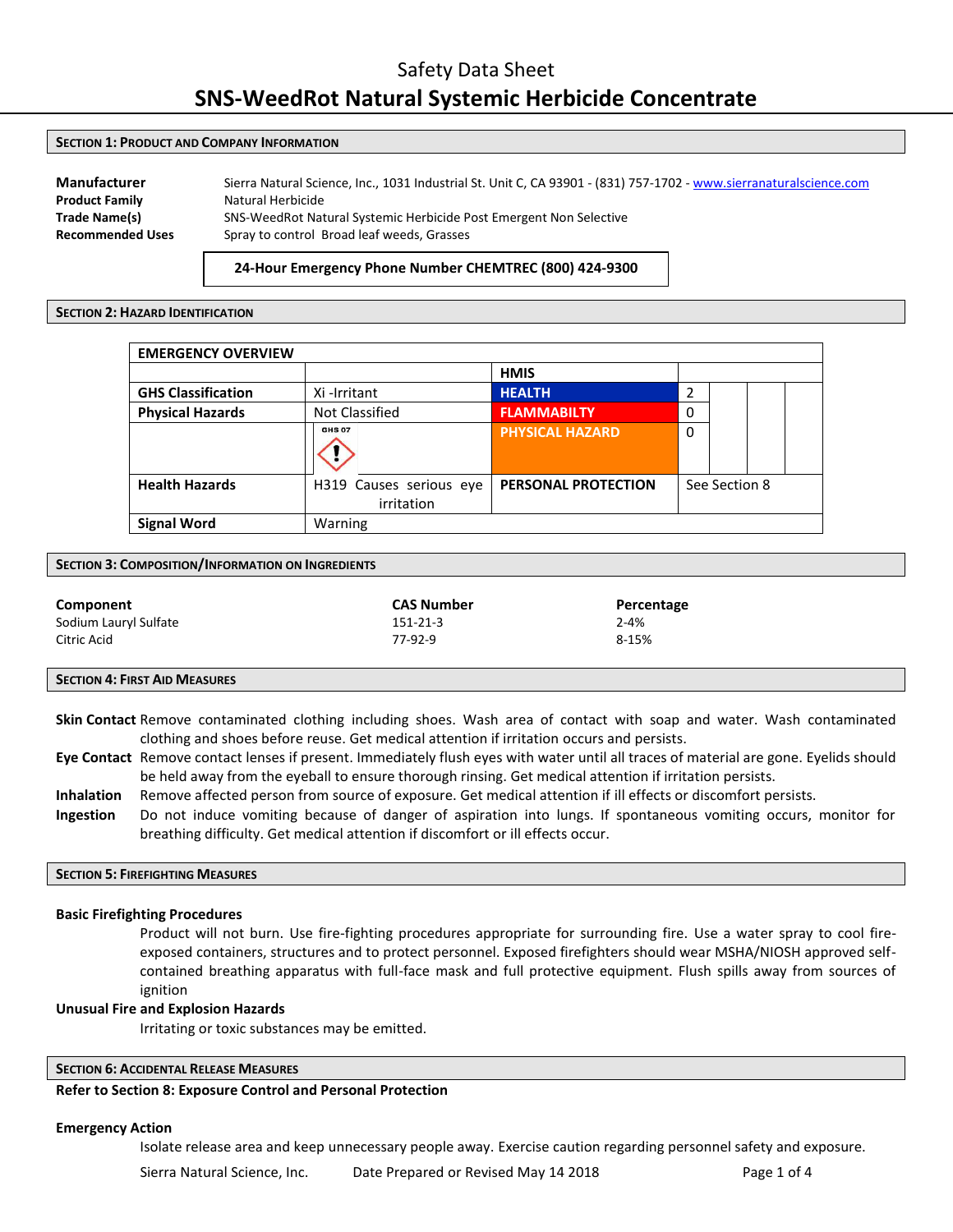# **Spill/Leak Procedure**

Floor and surfaces may be slippery. Dike with sand or other noncombustible material. Flush area with water; use absorbent material and dispose of properly.

## **SECTION 7: HANDLING AND STORAGE**

# **Refer to Section 8: Exposure Control and Personal Protection**

- **Handling** Wear proper protective equipment to avoid prolonged contact with skin, eyes and clothing. Avoid breathing vapors or mists. Do not ingest. Use good hygiene practices when handling product, including changing and laundering work clothes after use. Get medical attention if you feel unwell. The shipping and storage container is not designed to be pressurized. Do not use pressure to empty the container as it may rupture. Containers should be completely drained, properly closed, and disposed of properly. Empty containers may contain residue or vapors. Do not cut, grind, drill, weld or reuse containers.
- **Storage** Store product in closed containers in a well-ventilated area away from heat, sources of ignition and incompatibles. Do not store in unlabeled containers.

#### **SECTION 8: EXPOSURE CONTROL AND PERSONAL PROTECTION**

**Component Component ACGIH COMPONENT ACGIN** 

# Not Applicable **Engineering Controls**

Use exhaust ventilation to control vapor and mist.

## **Eye and Face Protection**

Always wear safety glasses; use face shield if splashing is possible.

# **Skin Protection**

Oil and chemical resistant gloves should be used to avoid prolonged or repeated contact.

# **Respiratory Protection**

A NIOSH or MSHA approved respirator should be used in areas with high vapor concentrations or misting.

## **SECTION 9: PHYSICAL AND CHEMICAL PROPERTIES**

| <b>Appearance/Physical State</b>                                                                                         | white to yellow liquid | <b>Flash Point</b>                                   | Not Applicable |
|--------------------------------------------------------------------------------------------------------------------------|------------------------|------------------------------------------------------|----------------|
| <b>Specific Gravity (Water=1)</b>                                                                                        |                        | <b>Upper/Lower Flammability Limits (Vol. %)</b>      | Not Applicable |
| рH                                                                                                                       | $1 - 2.0$              | <b>Auto-ignition Temperature</b>                     | Not Applicable |
| <b>Solubility in Water</b>                                                                                               | Soluble                | <b>Decomposition Temperature</b>                     | Not Determined |
| Odor                                                                                                                     | Characteristic         | Vapor Pressure (kPa at 20°C / 68°F)                  | Not Determined |
| <b>Odor Threshold</b>                                                                                                    | Not Determined         | <b>Vapor Density (Air-=1)</b>                        | Not Determined |
| <b>Melting/Freezing Point</b>                                                                                            | Not Determined         | <b>Partition Coefficient (n-octanol/water)</b>       | Not Determined |
| <b>Boiling Range</b>                                                                                                     | Not Determined         | Viscosity (40°C mm <sup>2</sup> /s) or (cSt at 40°C) | Not Determined |
| <b>Initial Boiling Point</b>                                                                                             | 212 °F                 | <b>Critical Temperature</b>                          | Not Determined |
| Note: Physical and chemical properties are provided for safety, health and environmental considerations only and may not |                        |                                                      |                |
| fully represent product specifications. Those should be requested separately.                                            |                        |                                                      |                |

## **SECTION 10: STABILITY AND REACTIVITY**

| <b>Reactivity</b>                                 | Does not react under normal conditions of use. |  |  |
|---------------------------------------------------|------------------------------------------------|--|--|
| <b>Chemical Stability</b>                         | Stable under normal conditions of use.         |  |  |
| Stability/Incompatibility                         | Avoid contact with strong oxidizers.           |  |  |
| <b>Conditions to Avoid</b>                        | Open flame or sources of ignition.             |  |  |
| <b>Hazardous Reactions/Decomposition Products</b> |                                                |  |  |
|                                                   | Does not decompose under normal conditions.    |  |  |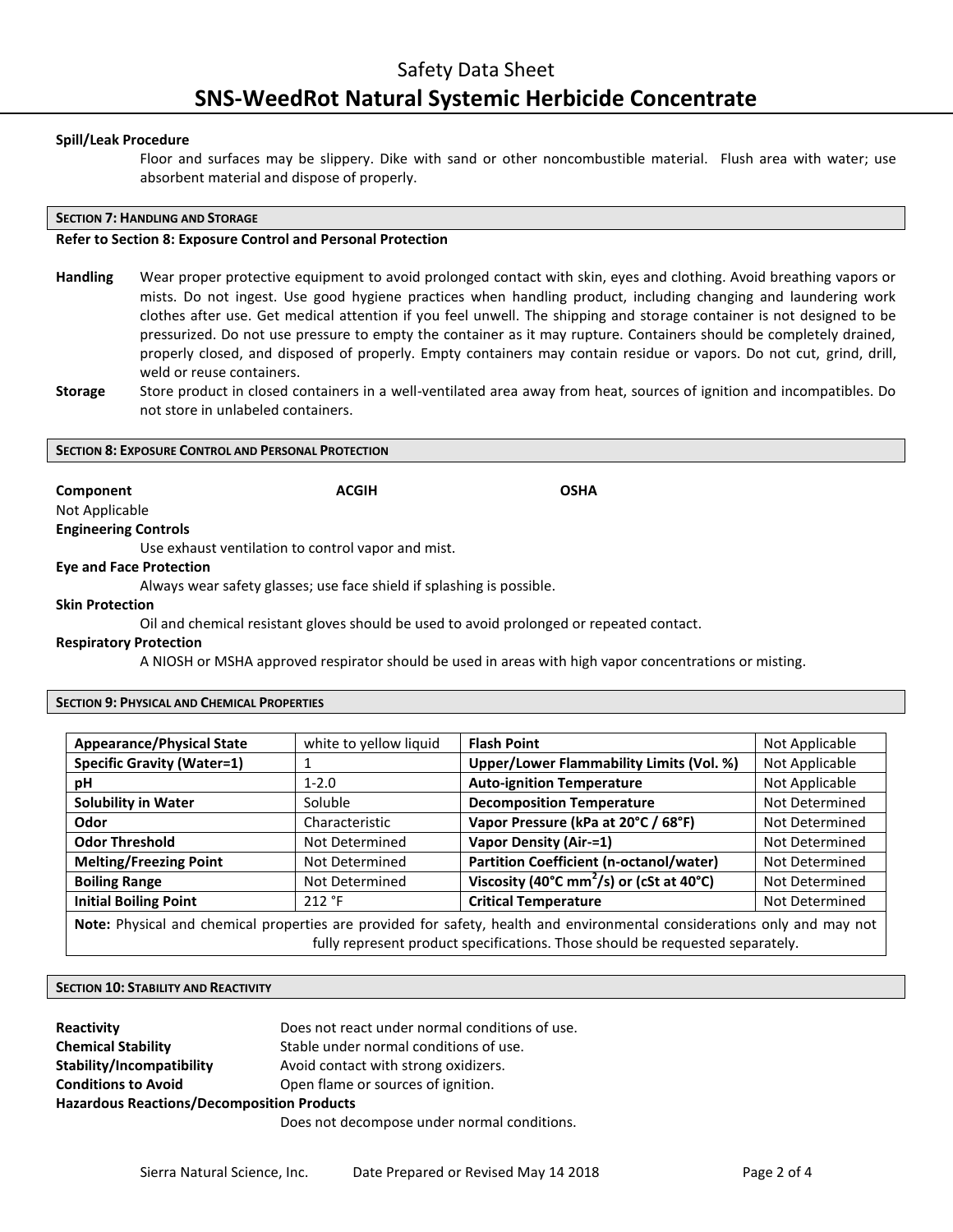## **SECTION 11: TOXICOLOGICAL INFORMATION**

| <b>Likely Routes of Exposure</b><br><b>Acute Effects</b> | Inhalation, skin, eyes<br>$LD_{50}$ and $LC_{50}$ of the product are not determined but are expected to be high based on toxicity of<br>components. Excessive contact, inhalation or ingestion may cause irritation or discomfort. Refer<br>to Sections 2 and 4 for recommended actions. |
|----------------------------------------------------------|------------------------------------------------------------------------------------------------------------------------------------------------------------------------------------------------------------------------------------------------------------------------------------------|
| Medical conditions aggravated by long term exposure      |                                                                                                                                                                                                                                                                                          |
|                                                          | Eye, skin and respiratory disorders                                                                                                                                                                                                                                                      |
| <b>Chronic Effects</b>                                   | Any acute symptoms may be aggravated. Refer to Sections 2 and 4 for recommended actions.                                                                                                                                                                                                 |
| <b>Symptoms</b>                                          | May include redness, cracking of the skin, gastrointestinal and respiratory discomfort. Refer to                                                                                                                                                                                         |
|                                                          | Sections 2 and 4 for recommended actions.                                                                                                                                                                                                                                                |
| Carcinogenicity                                          | No components of this product are found to be carcinogens by NTP, IARC or OSHA.                                                                                                                                                                                                          |

# **SECTION 12: ECOLOGICAL INFORMATION**

| <b>Ecotoxicity</b>                      | Not Determined. |
|-----------------------------------------|-----------------|
| <b>Persistence and Biodegradability</b> | Not Determined  |
| <b>Bioaccumulative Potential</b>        | Not Determined  |
| <b>Mobility in Soil</b>                 | Not Determined  |

## **SECTION 13: DISPOSAL CONSIDERATION**

Dispose of this product in compliance with all applicable federal, state and local regulations.

# **SECTION 14: TRANSPORT INFORMATION DOT** Not Regulated **UN Proper Shipping Name/No.** Not Regulated

# **SECTION 15: REGULATORY INFORMATION**

# **Chemical Inventory Lists** All ingredients are listed on TSCA and DSL SARA (311/312) Reportable Hazard Categories None





"Xi" - Irritant

S25: Avoid contact with eyes. H319 Causes serious eye irritation.